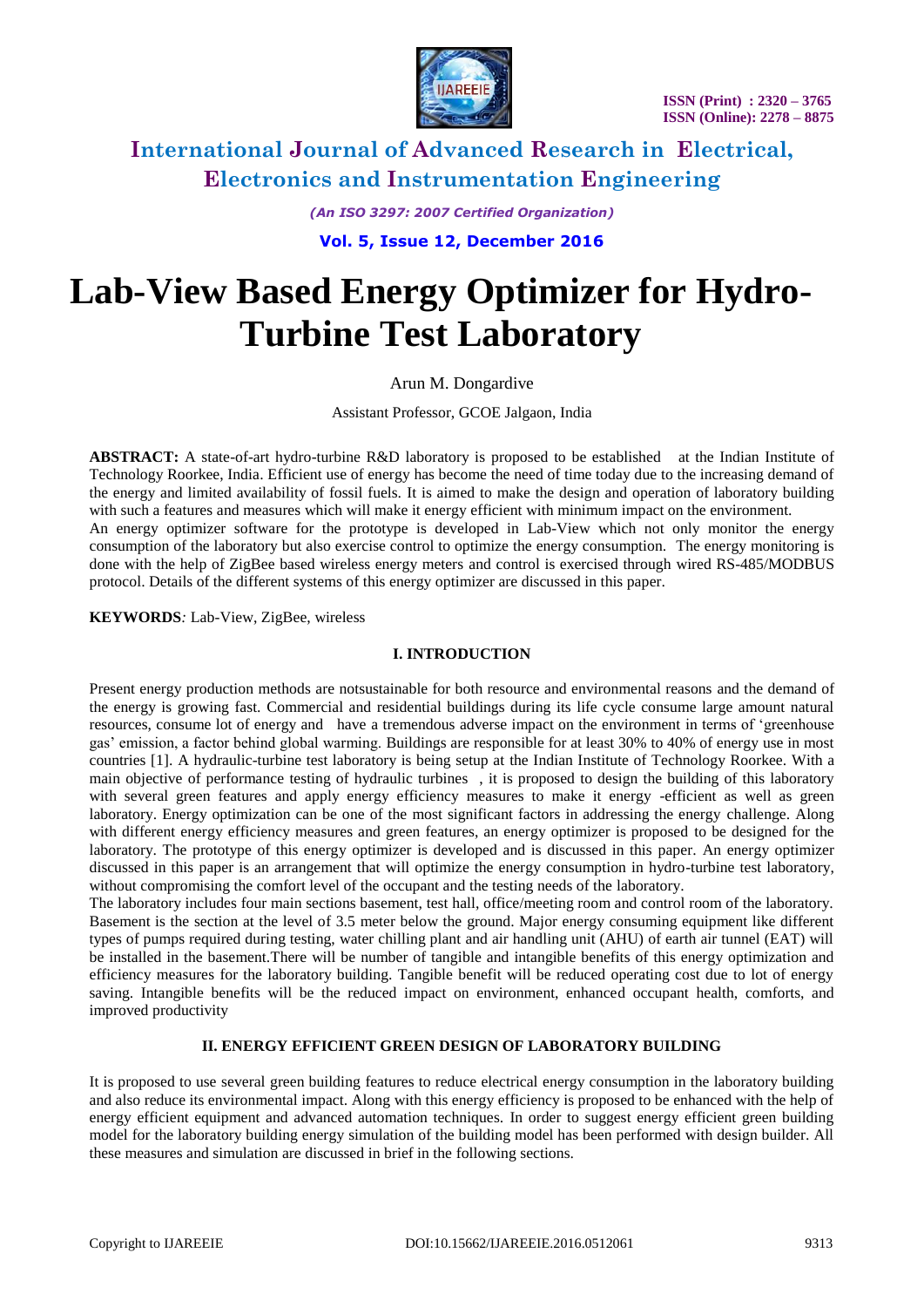

*(An ISO 3297: 2007 Certified Organization)*

### **Vol. 5, Issue 12, December 2016**

#### **a.Energy Saving Through Green Building Measures**

In order to make the laboratory building energy efficient and eco-friendly several green building measures are proposed. These measures include Passive solar design, passive daylighting, earth air tunnel system and use of different green materials and renewable energy sources.

Passive solar design is the combination of building features which can reduce or even eliminate the need of artificial heating and cooling. In this design takes into account the solar geometry and local climate [1] . The orientation of the laboratory building can be done such that maximum sunlight will be entering into the building during winter reducing the hating load and sun light will be blocked during summer reducing the cooling load.

Passive daylighting a concept of building design in which maximum daylight is allowed into the building with the help of windows or other day lighting features ,reducing the need of artificial lighting during daytime[3]. Some daylighting features which can be prefferd for laboratory building are, windows, skylights ,light shelf and light tubes.

In order to reduce or even eliminate the need of artificial cooling in summer and heating in winter, an eart air tunnel(EAT) system is proposed to be designed for the labopratory building.The daily and annual temperature fluctuations decrease with increasing depth of the earth and at about 4m below the ground, the temperature remains constant [5]. This fact is used in the EAT system. Air is forced through the pipes buried at about 4-m or more below the ground. The air will take away the heat from the earth during winter and will release the heat into the earth during summer. The AHU of this system will be similar to conventional heating ventilation and air conditioning (HVAC) system except heating and cooling coils will not be there. Thus energy required for heating and cooling can be reduced due to EAT.

Another green building measure proposed for laboratory building in order to make maximum utilization of renewable energy. A solar water heating system will be useful during winter season is proposed for office section of the building and solar lighting for the open spaces. Green materials offers different benefits to the building occupants like,reduced maintenance or replacement costs over the life of the building, maximum energy conservation, occupants health will be improved and alsogreater design flexibility will be offered [7].In order to reduce the impact of the laboratory building and its construction on the environment differentgreen materials will be used to the maximum possible extent. The different materials proposed to be used in a laboratory building can be fly-ash blocks, fly-ash cement, recycledaluminum, recycled steel, recycled tiles and nontoxic paints.

#### **b. Energy Saving Through Energy Efficient Equipment**

Energy efficiency of the building may be affected by the inefficient equipment used in the laboratory. These equipments will consume not only the extra energy but also can generate more heat increasing load on the cooling system. Therefore selection of equipments and their locations will be decided such that they will have reduced energy consumption and will not affect the load on cooling system.

Major energy consuming equipment in the laboratory are pumps, water chilling plant and AHU. All these equipment will be located in the basement which is not air conditioned. The sizing of the pumps will be decided as per the requirements of the laboratory application. Variable frequency drives will be used to change their speeds. The motors of the water chilling plant will be running at single speed but with on-off control for achieving a constant temperature of the water in the turbine test circuit, thereby achieving minimum cost and energy both..

In order to reduce the power required for fans in AHU to force the air through ducting system, pressure losses should be reduced. Lower friction factor, duct length and air velocity in ducts can decide the energy required for the fans to overcome the frictional losses [4]. It is proposed to make use of galvanized iron or aluminum sheets, which are smooth and have low friction factors, for ducting. Dynamic losses in the ducting will be minimized by using duct fittings that have lower loss coefficients. It will also be ensured that sudden changes in direction will beavoided and, wherever it is necessary, bends will be used instead of sharp elbows.

To check blockage of air filters placed in the AHU system due to dust particles getting accumulated on it is proposed to be detected with a sensor installed at filter giving the alarm when filter is required to be replaced. Energy savings can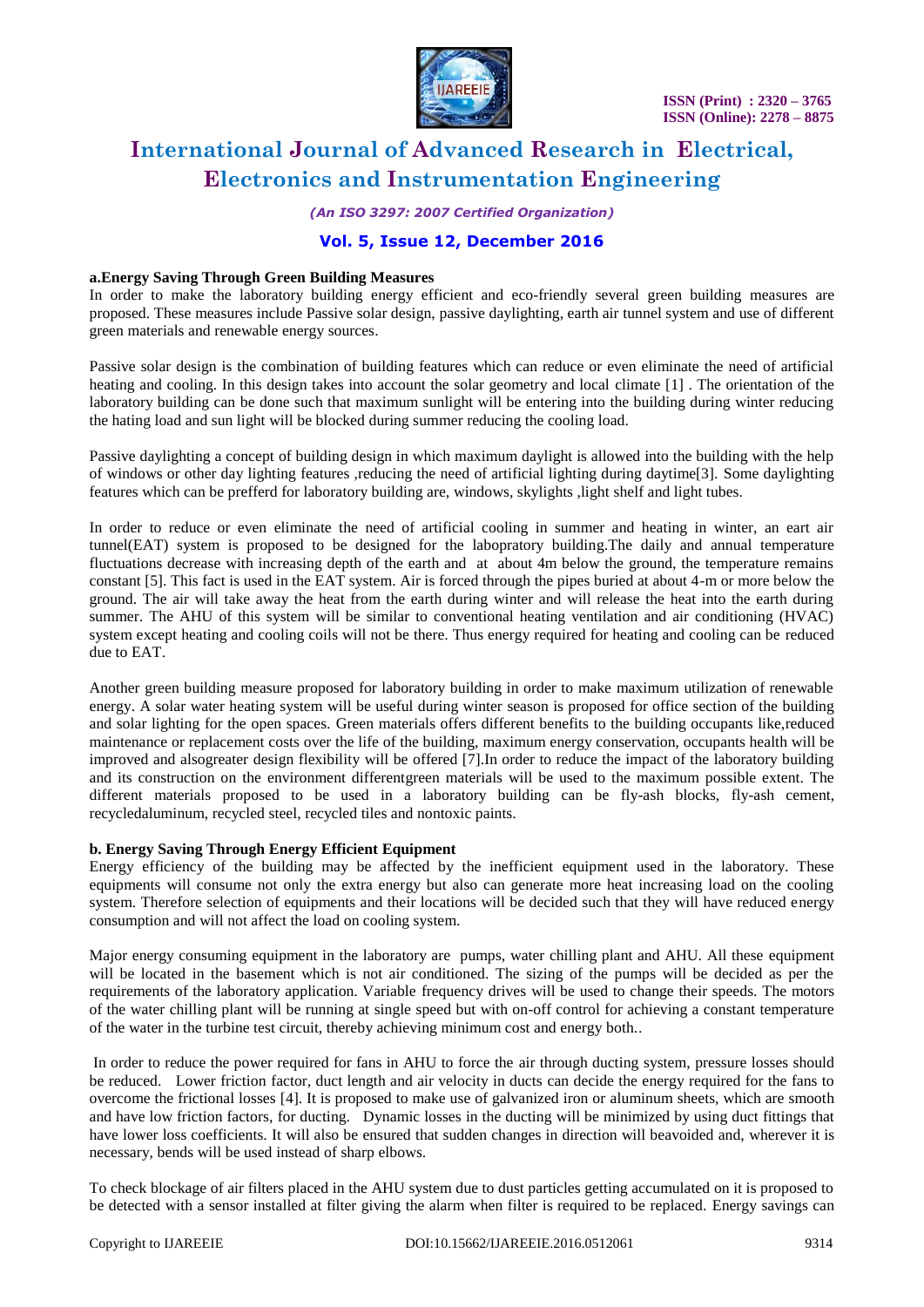

*(An ISO 3297: 2007 Certified Organization)*

### **Vol. 5, Issue 12, December 2016**

be achieved by replacing or cleaning the filter when the pressure drop reaches the maximum value allowed by the design [4].

As far as water chilling plant is concerned, it is proposed to use air chilling principle. To obtain maximum efficiency the chiller should be operated at 60 to 100% of its rated capacity, therefore the sizing of this chiller will be decided based on peak cooling load and will be always operated at its maximum rated capacity.

The energy efficiency of lighting systems and quality of the visual environment provided are determined by the selection of lamps, the architectural layout and the control [8]. The energy efficiency of the lighting system in the laboratory building will be achieved by using energy efficient lamps like compact fluorescent lamps(CFLs) which are having higher lamp efficacy compared to incandescent lamps. Their life is also longer about 8000 hours as compared to filament lamps having 1000 hours life [5]. In order to enhance the lighting utilization and avoid the wastages, painting of the interior of the building should be done such that it will act as good reflector, maximizing the lighting utilization.

#### **III. ENERGY OPTIMIZER**

An energy optimizer is proposed to be designed for the hydro-turbine laboratory. The main idea behind this optimizer design is to find out the energy saving opportunities by analyzing the energy usage patterns in the laboratory building. Unless one knows where and how exactly the energy is getting consumed in the building, it is not possible to find out the ways and means to optimize the energy consumption. For this purpose energy optimizer discussed in this section is an arrangement that monitors the energy consumption of major equipment / systems of the building and the energy data is collected at work station placed in control room of the laboratory. Energy optimizer software exercises certain control so as to optimize the energy consumption.

#### **a. Energy Optimizer Model**

The basic building blocks of the energy optimizer are shown in figure 1. It consists of four different systems like, energy monitoring system, indoor environment monitoring system, lighting automation and ventilation automation system. Energy optimization software developed runs on the desktop workstation in the control room of the laboratory. The energy optimization software monitors the energy consumption of major equipment and systems in the laboratory through respective energy meters networked through wireless ZigBee network. The control decisions of the energy optimization software are sent to the respective systems through RS-485/MODBUS protocol. The control decisions are based on minimization of energy consumption for the desired level of temperature, light intensity and humidity. These parameters are monitored with the help of ZigBee based Crossbow wireless sensor boards MTS400. Apart from this occupancy based lighting and ventilation control is also implemented.



*Figure 1: Energy optimizer model*

#### **b. Energy Optimizer Software**

The basic aim of this software is to optimize the energy consumption in the proposed hydro turbine laboratory by ensuring the thermal comfort, visual comfort and air quality for the occupant and testing needs of the laboratory. For continuous monitoring of the energy consumption of the systems, software is developed in LabVIEW. It captures the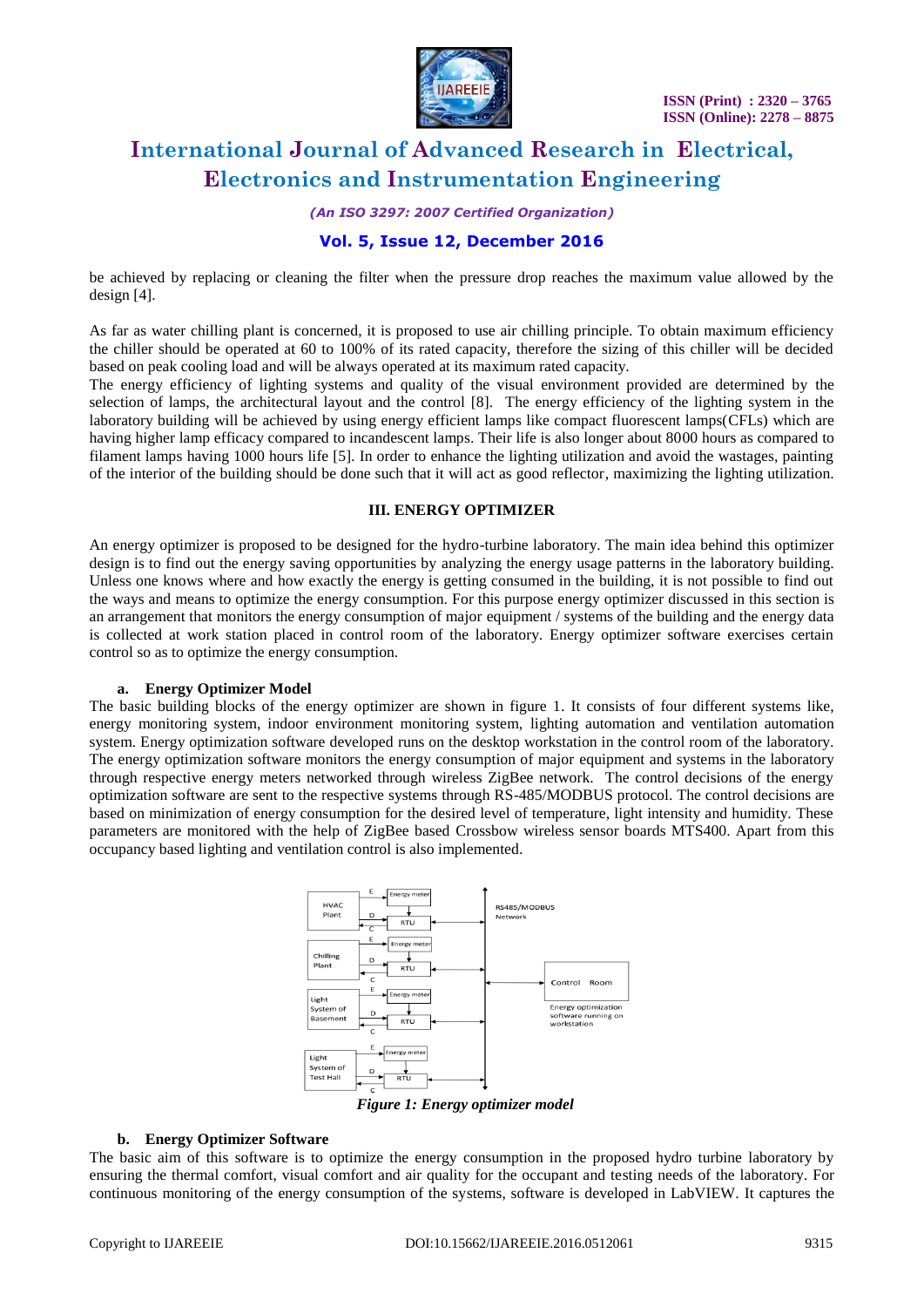

*(An ISO 3297: 2007 Certified Organization)*

### **Vol. 5, Issue 12, December 2016**

online energy consumption data from the wireless energy meters and display it, along with date and time on the GUIs developed for user. The software compares the current energy data of the equipment's / systems under supervision with the base value (Ideal expected energy consumption) and generates the alerts for the user. With the generated alert user comes to know which equipment is consuming extra energy. By getting energy alerts one can diagnose the reason behind the extra consumption, whether it is due to the malfunctioning of the equipment/ system or failure of the control used. Thus it helps in diagnosing the health of the equipment/system. In the laboratory building ,equipment / systems whose energy consumption is monitored are, Lighting , ventilation and air handling unit of earth air tunnel in basement, lighting and air conditioner in control room, lighting system in test hall, lighting system and air conditioner in test hall. All the energy data is displayed on display panels developed for individual section. The GUI displaying the energy of basement section is shown in figure2



*Figure :2 LabVIEW GUI for Energy monitoring of basement& Test Hall section* 

GUI displayed shows energy reading, battery status of the node and the date and time at which the data is received. The energy displays are provided for displacing energy consumption of main pumps, auxiliary pumps, fans(ventilation), chilling plant and air handling unit(AHU) of earth air tunnel(EAT) . This GUI also shows the status of the occupancy sensor and the status of lighting and fans (ventilation) in the basement. Depending on the status of occupancy the lights and fans in the basement are operated.

The energy optimizer also includes the indoor environment monitoring system. The software monitors the indoor environment parameters like temperature, humidity and light intensity. This monitoring is also done with the wireless zigbee based crossbow sensor boards MTS400CA. The purpose of this monitoring is to know whether above parameters are crossing desired comfort level of the occupants and the testing needsof the hydro-turbine laboratory. GUI in LabVIEW is developed to display these parameters and alerts are generated to inform the user about, which parameter is crossing the desired comfort value. Accordingly an appropriate action can be taken by the user to maintain the desired level of these parameters in the laboratory.

Similar GUIs for the control room and office/meeting room are shown in figure number 3

| $E = 1$<br><sup>15</sup> Final vi for Energy optimizer latest 20062011.vi Front Panel *                                                                                                                                                                                                                                                                                                                                                                                                                                                                                                                                                                                | $-0x$<br>E. Final vi for Energy optimizer latest 20062011.vi Front Panel *                                                                                                                                                                                                                                                                                                                                                                                                                                                                                                                                                                                                         |
|------------------------------------------------------------------------------------------------------------------------------------------------------------------------------------------------------------------------------------------------------------------------------------------------------------------------------------------------------------------------------------------------------------------------------------------------------------------------------------------------------------------------------------------------------------------------------------------------------------------------------------------------------------------------|------------------------------------------------------------------------------------------------------------------------------------------------------------------------------------------------------------------------------------------------------------------------------------------------------------------------------------------------------------------------------------------------------------------------------------------------------------------------------------------------------------------------------------------------------------------------------------------------------------------------------------------------------------------------------------|
| Elle Edit Here Erotect Operate Tools Window Help<br>國                                                                                                                                                                                                                                                                                                                                                                                                                                                                                                                                                                                                                  | Elle Edit Vew Broject Operate Tools Window Help<br>$\begin{picture}(20,20) \put(0,0){\line(1,0){10}} \put(15,0){\line(1,0){10}} \put(15,0){\line(1,0){10}} \put(15,0){\line(1,0){10}} \put(15,0){\line(1,0){10}} \put(15,0){\line(1,0){10}} \put(15,0){\line(1,0){10}} \put(15,0){\line(1,0){10}} \put(15,0){\line(1,0){10}} \put(15,0){\line(1,0){10}} \put(15,0){\line(1,0){10}} \put(15,0){\line(1$                                                                                                                                                                                                                                                                             |
| - 「「 「 」 「 」 「 」 「 」 「 」<br>ap @ 8   250 Close Fork                                                                                                                                                                                                                                                                                                                                                                                                                                                                                                                                                                                                                    | $  a - a $ $ a - a $ $ b - a $<br>ab 33 8 11 24st Dialog Font                                                                                                                                                                                                                                                                                                                                                                                                                                                                                                                                                                                                                      |
| TITLE   BASEMENT   TEST HALL   CONTROL ROOM   OFFICE/MEETING ROOM   ENERGY   Queries                                                                                                                                                                                                                                                                                                                                                                                                                                                                                                                                                                                   | TITLE   BASEMENT   TEST HALL   CONTROL ROOM   OFFICE/MEETING ROOM   ENERGY   Queries                                                                                                                                                                                                                                                                                                                                                                                                                                                                                                                                                                                               |
| <b>CONTROL ROOM</b>                                                                                                                                                                                                                                                                                                                                                                                                                                                                                                                                                                                                                                                    | <b>OFFICE/MEETING ROOM</b>                                                                                                                                                                                                                                                                                                                                                                                                                                                                                                                                                                                                                                                         |
| MISHOLCR.<br><b>Battery Voltage (V)</b><br>A.C.(C.R.)<br>LIGHTING(C.R.)<br><b>ROBBILL</b><br>2.7225<br>Energy(Kwh)<br>Energy(Kwh)<br>Temperature (C)<br><b>ATACHUM</b><br><b>UTICATOR</b><br><b>NORMAL</b><br>26.0252<br>115<br>205<br><b>Battery Voltage (V)</b><br>Humidity (%)<br>Battery Voltage (V)<br>53,0645<br><b>NORMAL</b><br><b>NORMAL</b><br>NORMAL.<br>2.76523<br>2.63513<br>Light (lux)<br>Node ID<br>Node ID<br><b>ABRORING</b><br>9.92561<br>12 <sup>7</sup><br>$\overline{11}$<br><b>Time and Date</b><br>Time & Date<br>Time & Date<br>6:59:51.343 PM<br>6:59:58.015 PM<br>6/21/2011<br>6:59:53.875 PM<br>6/21/2011<br>6/21/2011<br>Node ID<br>$5 -$ | <b>MTS400-OFF</b><br>LIGHTING(OFFICE)<br><b>Battery Voltage (V)</b><br>A.C.(OFFICE)<br>2,69323<br><b>ROBBUL</b><br>Energy(Kwh)<br>Energy(Kwh)<br>Temperature (C)<br><b>NORMAL</b><br>155<br><b>REGIONAL</b><br>201<br><b>ATASONA</b><br>26,4956<br><b>Battery Voltage (V)</b><br><b>Battery Voltage (V)</b><br>Humidity (%)<br><b>NORMAL</b><br>NORMAL.<br>52,2306<br>2.73543<br><b>FACILITIES</b><br>2,00573<br>Node ID<br>Node ID<br>Light (lux)<br>$\overline{a}$<br>ABRICANA<br>10.5765<br>$\mathbf{d}$<br>Date & Time<br>Date & Time<br>Time and Date<br>6:50:45.320 PM<br>7:00:02.140 PM<br>6:59:45.609 PM<br>6/21/2011<br>6/21/2011<br>6/21/2011<br>Node ID<br>$\mathbf{R}$ |
| A.C.<br>Lights<br>NEXT<br><b>RESET</b><br><b>SWITCH</b><br>$10000 = 100000$<br>Page 11 of 12 Words 2,509 3                                                                                                                                                                                                                                                                                                                                                                                                                                                                                                                                                             | Lights<br>A.C.<br>$PIR-2$<br><b>NEXT</b><br>Switch<br>$\overline{\cdot}$                                                                                                                                                                                                                                                                                                                                                                                                                                                                                                                                                                                                           |
| El chapter5 DST AM    W R 7:22 PM<br>Start & C & " L 3 Windows Explo- & What does pertal 3 2 Lab/IEW 9.0  - V untitled - Paint                                                                                                                                                                                                                                                                                                                                                                                                                                                                                                                                         | Start & O & " C3 Windows  - & What does po 3 2 Laby EW  - C Microsoft Acc If untitled - Paint   @ chapter5 DST   < 2 7/21 PM                                                                                                                                                                                                                                                                                                                                                                                                                                                                                                                                                       |
|                                                                                                                                                                                                                                                                                                                                                                                                                                                                                                                                                                                                                                                                        |                                                                                                                                                                                                                                                                                                                                                                                                                                                                                                                                                                                                                                                                                    |

*Figure:3 LabVIEW GUI for Energy and environment monitoring of Control& OfficeMeeting room*